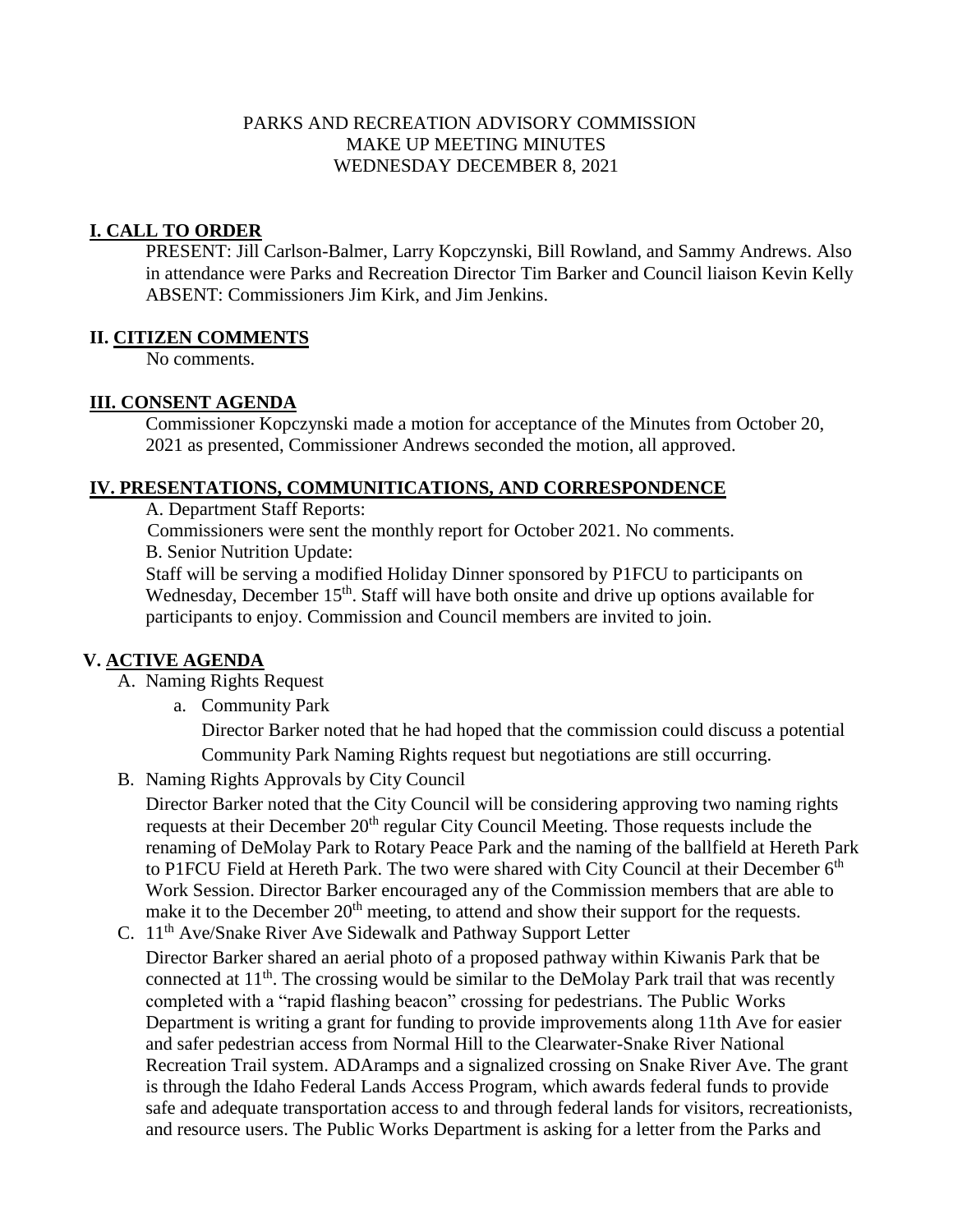Recreation Commission that shows their support for the project and the application for the grant. Commission Chair Balmer asked for a motion to approve the signing of a letter in support of the project, Commissioner Kopczynski made the motion and Commissioner Andrews seconded that motion. All were in favor of providing a letter of support for the project

D. Community Park Design

Director Barker shared the Community Park Preferred Alternative Plan with the Commission and walked through the site design and process that has taken place leading up to the current plan. The plan is a columniation of approximately 20 years of information gathering between user groups, community members, needs assessments, Park and Open Space Master Plan and staff and commission input. Commission Chair Balmer asked for a motion to approve moving forward in the Community Park Master Planning process with the Preferred Alternative Plan, Commissioner Kopczynski made the motion and Commissioner Rowland seconded that motion. All were in favor of providing a letter of support for the project.

## **VI. OLD BUSINESS**

A. Commission Page on the City of Lewiston Website

Director Barker noted that we are still waiting on bios from Commissioners Kirk, Jenkins and Andrews. We would like to get the page completed so our Commission can be promoted on the website. Barker can share a template with those commission members to help get theirs completed. We would like these to be submitted within the next week.

- B. Community Park Development Parking Lot Phase 1 and Phase 2 Update Director Barker noted that Phase 1 of the Parking Lot project is completed except for the opening of the restrooms. We are currently waiting for plumbing and electrical materials to be available so we can complete installation. Planning for landscaping and Phase 2 amenities are happening over the winter. The hope is that we will be advertising for bids on amenities and construction over the winter with a spring construction.
- C. Community Park Master Plan Update Director Barker noted that with the approval of the preliminary plan by both the Commission and City Council, we will move forward with the process and JUB will begin work on cost estimating, maintenance and operation expenses as well as economic impact numbers to assist with our fundraising and future budgeting plans. Additionally, over the winter they will begin our 3D modeling of the site so we can create an online platform for viewing the park and for public comment on the plan to take place. We are still on schedule for completion of the Master Plan project to occur this spring, which will move into a Phase 1 design project this summer. D. Park and Open Space Master Plan Update
- Director Barker noted that we are continuing to accept public comments related to the videos and neighborhood proposed improvements and any additional ideas from the public as well. The plan is to keep this portal available for another few months.

## **VII. COUNCIL LIAISON COMMENTS**

Councilman Kelley thanked the Commission for all their work, mentioned that he has enjoyed being the liaison for the Parks and Recreation Commission and he is excited about the progress they are making towards the eventual Community Park.

## **VIII. NEXT MEETING**

Wednesday January 19, 2022 at the Lewiston Community Center 5:00 PM